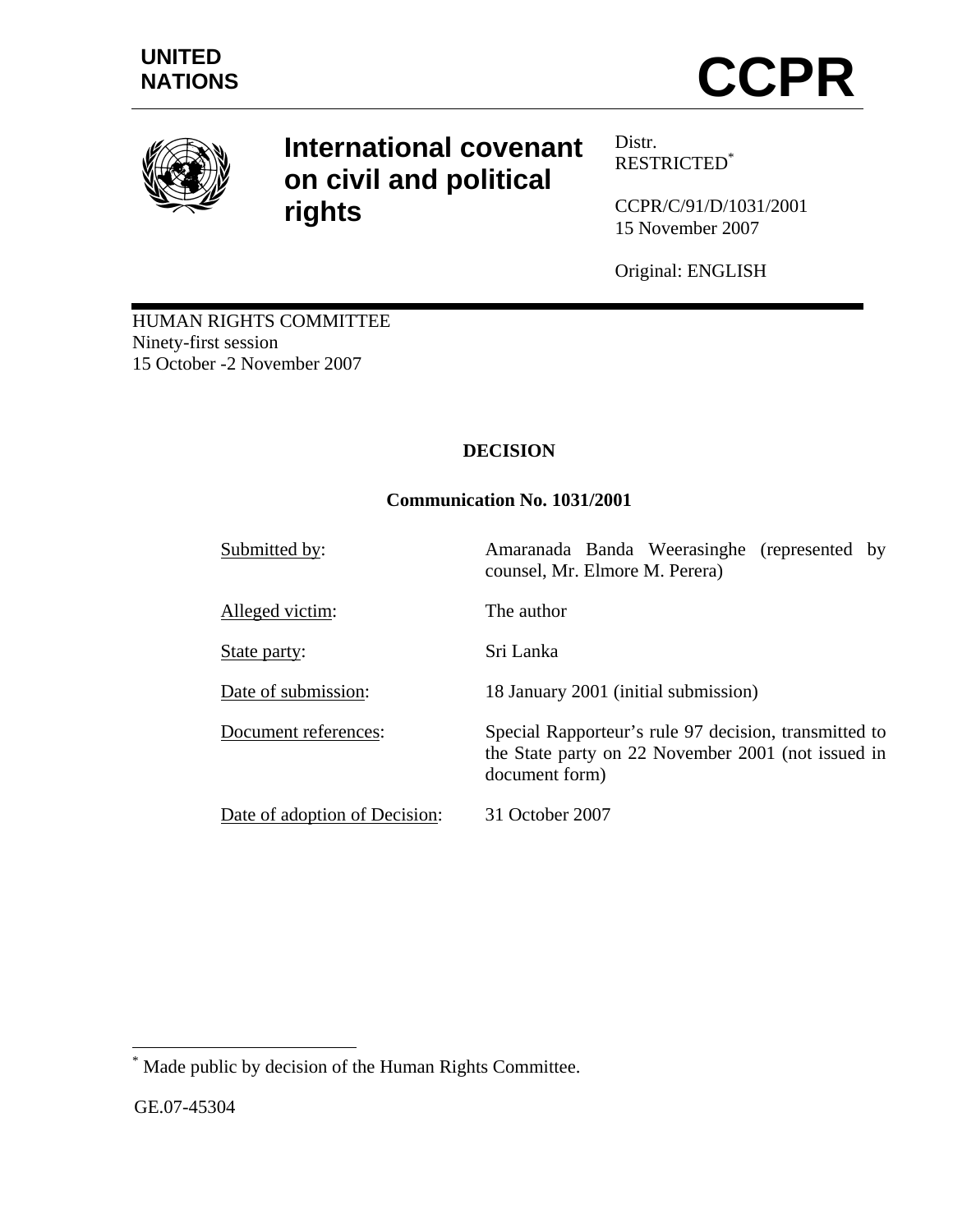# CCPR/C/91/D/1031/2001 Page 2

*Subject matter:* Fair trial in Supreme Court following labour complaints  *Procedural issues:* Sufficient substantiation, for purposes of admissibility  *Substantive issues:* Fair trial *Articles of the Optional Protocol:* 2

 *Articles of the Covenant:* 14

[ANNEX]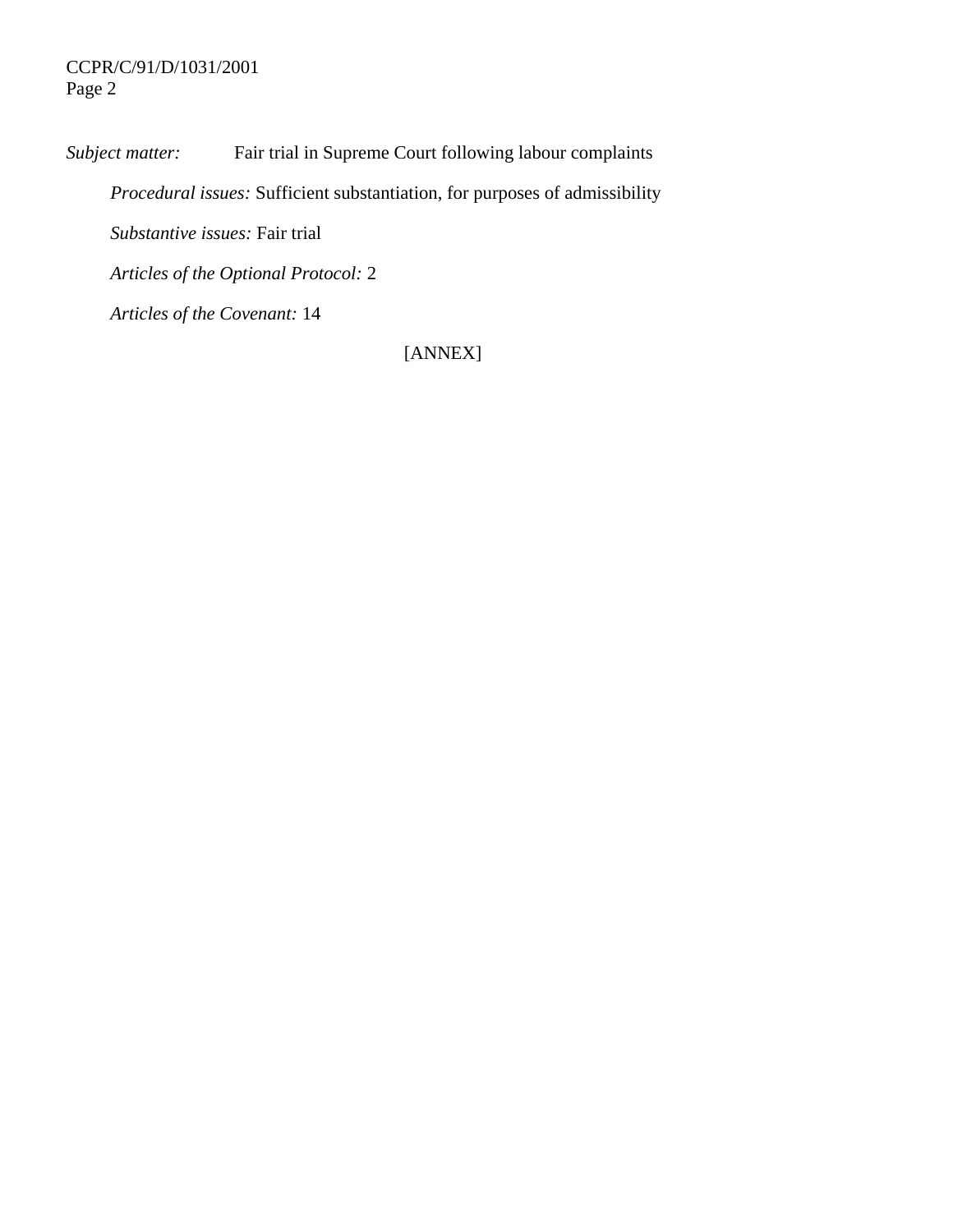## **ANNEX**

## DECISION OF THE HUMAN RIGHTS COMMITTEE UNDER THE OPTIONAL PROTOCOL TO THE INTERNATIONAL COVENANT ON CIVIL AND POLITICAL RIGHTS

Ninety-first session

concerning

#### **Communication No. 1031/2001\***

| Submitted by:       | Amaranada Banda Weerasinghe (represented by<br>counsel, Mr. Elmore M. Perera) |
|---------------------|-------------------------------------------------------------------------------|
| Alleged victim:     | The author                                                                    |
| State party:        | Sri Lanka                                                                     |
| Date of submission: | 18 January 2001 (initial submission)                                          |

 The Human Rights Committee, established under article 28 of the International Covenant on Civil and Political Rights,

Meeting on 31 October 2007,

Adopts the following:

1

#### **DECISION ON ADMISSIBILITY**

1. The author of the communication, initially dated 18 January 2001, is Amaranada Banda Weerasinghe, a Sri Lankan citizen, who claims to be a victim of a violation by Sri Lanka of article 14 of the International Covenant on Civil and Political Rights. The author is represented by counsel, Mr. Elmore Perera.

<sup>\*</sup> The following members of the Committee participated in the examination of the present communication: Mr. Abdelfattah Amor, Mr. Prafullachandra Natwarlal Bhagwati, Ms. Christine Chanet, Mr. Maurice Glèlè Ahanhanzo, Mr. Yuji Iwasawa, Mr. Edwin Johnson, Mr. Walter Kälin, Mr. Ahmed Tawfik Khalil, Mr. Rajsoomer Lallah, Ms. Zonke Zanele Majodina, Ms. Iulia Antoanella Motoc, Mr. Michael O'Flaherty, Ms. Elisabeth Palm, Mr. José Luis Pérez Sanchez-Cerro, Mr. Rafael Rivas Posada, Sir Nigel Rodley, Mr. Ivan Shearer and Ms. Ruth Wedgwood.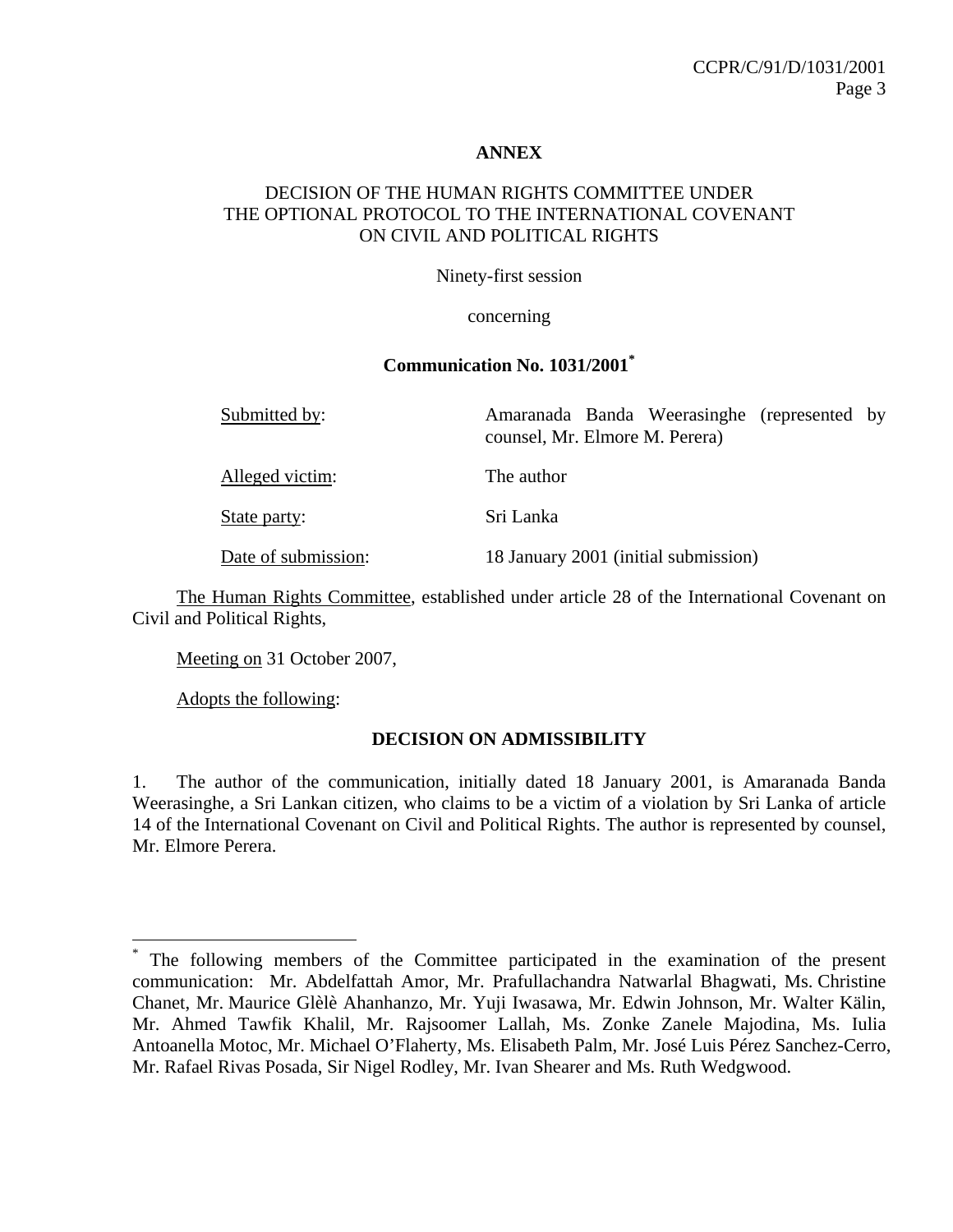## **Factual background**

2.1 The author worked for the Mahaweli Authority of Sri Lanka ("the Authority"), a statutory body charged with undertaking large-scale integrated rural development based on water resources of the Mahaweli and six other river basins. From 11 August 1988, he worked as Project Manager on Victoria and Randenigala projects. On 1 April 1992, the author was transferred to another project, "System L", as project manager. On 5 September 1992, the author held an inquiry into an allegation that a colleague mechanic had misappropriated state property, who was later convicted in Magistrate's Court. The mechanic assaulted the author, as a result of which he began to suffer from ill health. In September 1992, he submitted a medical certificate requesting leave for 3 months from 15 September 1992. The author was later informed that the medical certificate had not been received. On 21 October 1992, he was served with a vacation of post notice, informing him that he was treated as having vacated his post with effect from 10 September 1992, as he had neither reported for work from that day on, nor submitted valid reasons (such as a medical certificate) for his absence. The author submitted an appeal for reinstatement to the President of the Republic, and sent many letters and subsequent reminders to the Authority, requesting a review of the decision.

2.2 In a letter dated 28 June 1994, and having discovered that the medical certificate had in fact been received, the Authority reinstated the author as Victoria project manager. This letter also stated that he would be paid the same salary as previously earned and that the period during which he was not working would be treated as leave without pay. On 30 June 1994, the author reported for duty, whereupon he requested to be paid his back wages from 9 September 1992 to 28 June 1994 and granted increments, promotions and other benefits due to him. Although the author was formally reinstated as project manager, he states that he was effectively only acting as an additional project manager as another colleague had taken over the responsibilities normally assigned to the project manager.

2.3 By letter of 1 August 1994, the Authority transferred the author to a Colombo head office position, with immediate effect, to function in the personal staff of the then Minister of Mahaweli Development. The State party disputes as a factual matter whether he in fact assumed duties in this position. On 14 August 1994, the author was released from his duties on the Minister's staff and instructed to return to his previously-assigned head office duties, it again being contested whether he in fact resumed those new functions. On 24 August, the author applied for an extension of sick leave, with a medical certificate apparently to follow. On 25 August 1994, the author was again treated as having vacated his post with effect from 1 August 1994 for failure to report to duty. On 30 August and 17 October 1994, he appealed to the managing director, and on 23 September 1994 to the relevant Minister, without response.

2.4 On 8 November 1994, the author filed a claim with the Labour Tribunal under the Industrial Disputes Act, which considered his case on 11 January 1997. After three years of inquiries, on 11 November 1997, the Tribunal found for the author, deciding that he should be reinstated with effect from 1 December 1997 and compensated, and that the period during which he was not working should not be counted as a break in service. The author appealed the decision to the Provincial High Court on the point that back wages for two years had not been awarded. The author states that the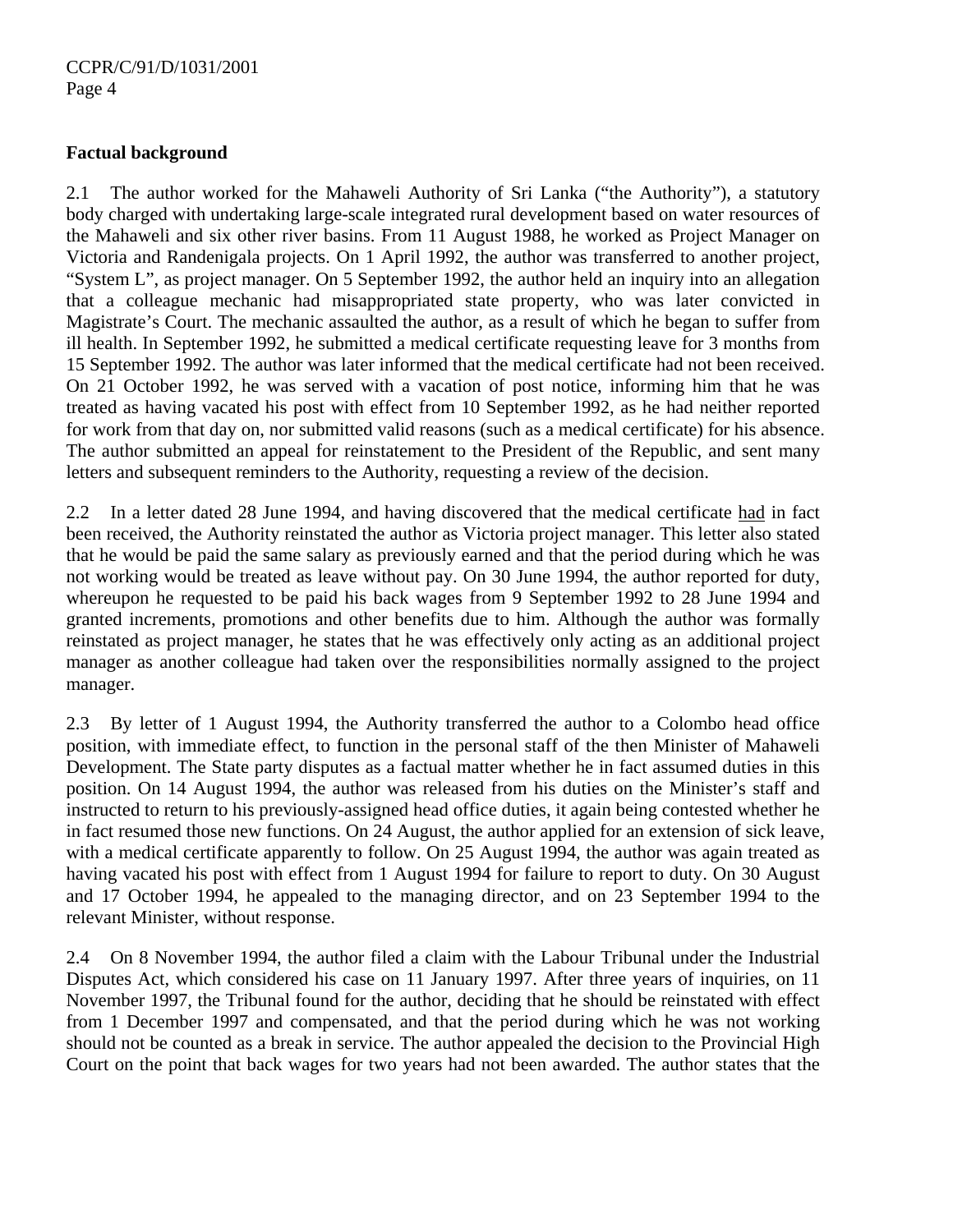appeal had been "laid by", pending conclusion of the Supreme Court litigation, although the State suggests the author has not shown due diligence in pursuing the appeal.

2.5 On 1 December 1997, and following the decision of the Labour Tribunal, the author resumed his duties at the Colombo head office. However, he was not paid any salary until February 1998 (and was then paid the same salary he had received in August 1994); he was not provided a table or chair; and was not offered voluntary early separation, offered to all other employees. On 27 March 1998, the author learnt that two of his colleagues, who were his juniors, were promoted to project managers of "System L". On 30 March 1998, he protested against these matters.

2.6 By letter dated 23 April 1998, the author was directed to transfer to "System L" as an additional project manager to a recently appointed acting project manager. On 4 May 1998, the author requested a review of this decision, on the basis among others that as the most senior project manager in the division, it was unfair to assign him as an additional project manager to an acting project manager who had only just commenced his probation period. He argued that, having been a project manager for the same project in 1992, his present assignment was tantamount to a demotion and unwarranted humiliation, and that there had never been any allegation of unsatisfactory conduct in respect of his long service with the Authority. The author did not receive a review of the transfer decision.

2.7 The author therefore sent another complaint to the Authority on the conditions to which he was subjected since his reinstatement on 1 December 1997. The author repeated his complaints, and requested acceptance of his resignation under the voluntary early separation plan, with effect from 1 June 1998. The author states that the Authority assured him that his retirement request would be accepted upon provision of the relevant documents, which he provided.

2.8 The author did not receive a response to his request for resignation but on 21 August 1998, received a letter from the Authority stating that he was being treated as having vacated his post on 1 June 1998, because he had not proceeded on the transfer directed in the letter of 23 April 1998.

2.9 On 18 September 1998, the author filed an application to the Supreme Court under the jurisdiction of article 126 of the Constitution for leave to proceed; for a declaration that his constitutional rights under article  $12(I)^1$  of the Constitution had been violated and for compensatory damages; to direct the Authority to restore all appropriate salary, increments and promotions due him and to accept his retirement under the voluntary early separation; and for costs and any other relief. On 23 September 1998, the Supreme Court referred the case to the Human Rights Commission of Sri Lanka under section 12 of the Human Rights Commission of Sri Lanka Act 1996, to inquire into the matter and to report its findings.

2.10 On 3 September 1999, after hearing the parties, the Human Rights Commission forwarded its report of 20 August 1999 to the Supreme Court. On the issue of voluntary early separation plan, it

1

<sup>1</sup> Article 12(I) provides: « All persons are equal before the law, and are entitled to the equal protection of the law ».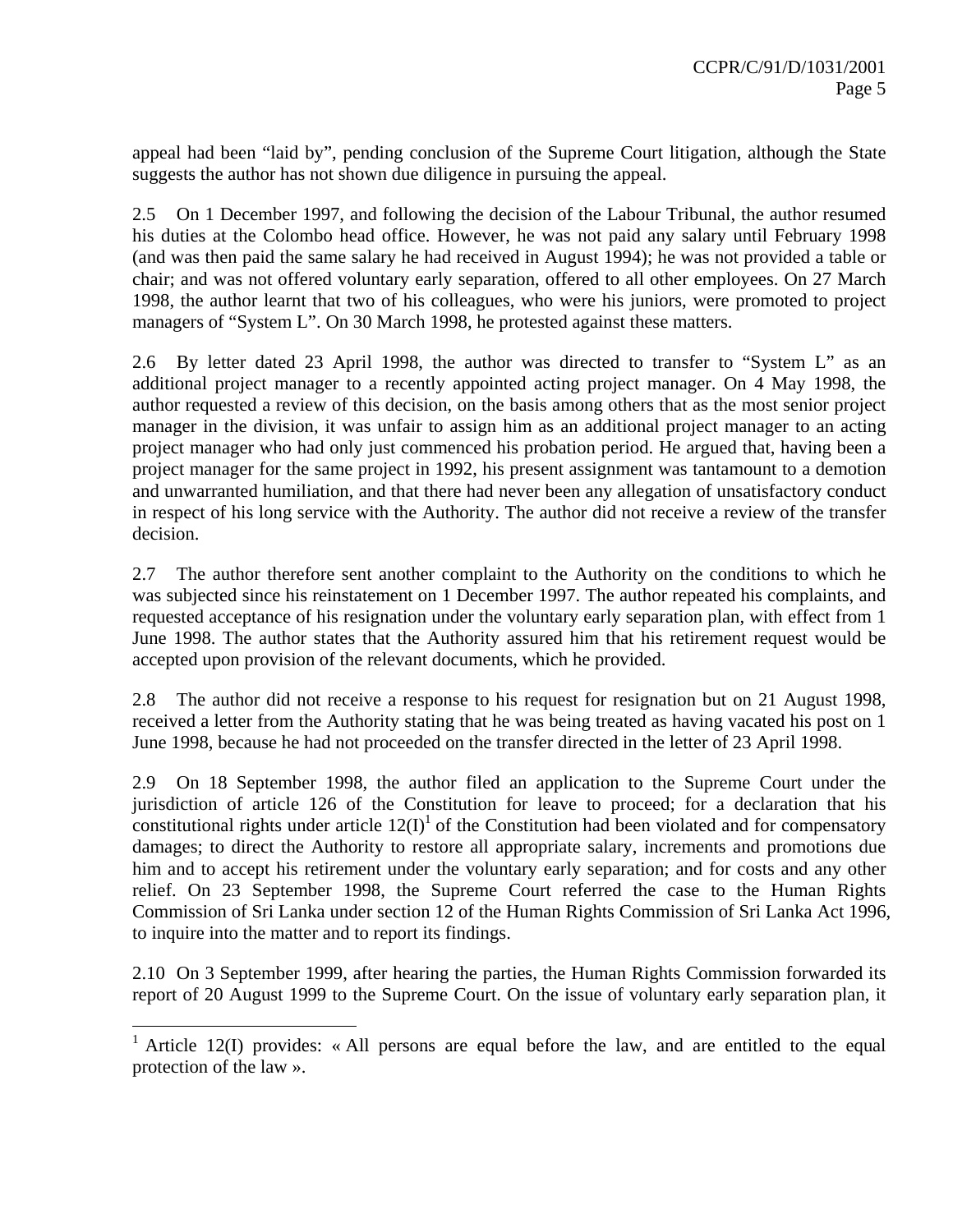found it "clear that the [author] did not make a proper application and in due time to get the benefit of the [voluntary early separation] scheme". It found however that there were arrears of salary and promotions due to the author, which should be paid upon the author's statement of arrears and increments due. It also found "ample facts" to indicate that article 12(I) of Constitution had been violated by executive and administrative actions of the Authority. On compensation for these constitutional violations, the Commission regretted that it was unable to assess the amount of compensation that could be paid, being unaware of any rules promulgated by the Supreme Court for this purpose.

2.11 On 2 November 1999, the Supreme Court granted leave to proceed. On 6 July 2000, following the Commission's findings, the Supreme Court heard arguments of the parties on the substantive petition and dismissed the petition without costs. In a judgment of Amerasinghe J. with which Wijetunga and Weeraskara JJ. agreed, the Court held that the author had not made the necessary application for retirement before 31 December 1997, and therefore had acted out of time. On the argument that the Authority's failure to assign suitable work made his transfer discriminatory and in breach of article 12(I) of the Constitution, the Court held that the vacation of post notice made upon his failure to transfer "was not mala fide or without justification" and there was "no evidence whatsoever" that the Authority "had failed to observe the rules of natural justice and had acted for a collateral, illegal purpose". In the circumstances, there was thus no violation of Article 12(I) of the Constitution.

# **The complaint**

3. The author claims that the State party violated his rights under article 14 of the Covenant. He states that without his counsel being afforded a proper hearing, the Supreme Court summarily and unjustly decided that his fundamental rights had not been violated, despite the Commission's finding that his rights under the Constitution had been violated.

# **State party's submissions on admissibility and merits**

4.1 By submissions of 7 March 2002, the State party argued that the communication should be declared inadmissible in limine for patent error on the basis that the author had intentionally misrepresented the position before the Committee by failing to provide it with the Court's reasoned judgment and suggesting that the Supreme Court had improperly dismissed the petition. The State party also argues that, the author having provided no material on exhaustion of his appeal to the Provincial High Court, the complaint should be declared inadmissible for failure to exhaust domestic remedies.

4.2 The State party also argues that although invoking article 14 of the Covenant, the author has failed to place before the Committee any material indicative of the manner or nature in which this provision was allegedly violated. In any event, the State party had not, either directly or through its agents, violated this right, and the claim was misconceived in law.